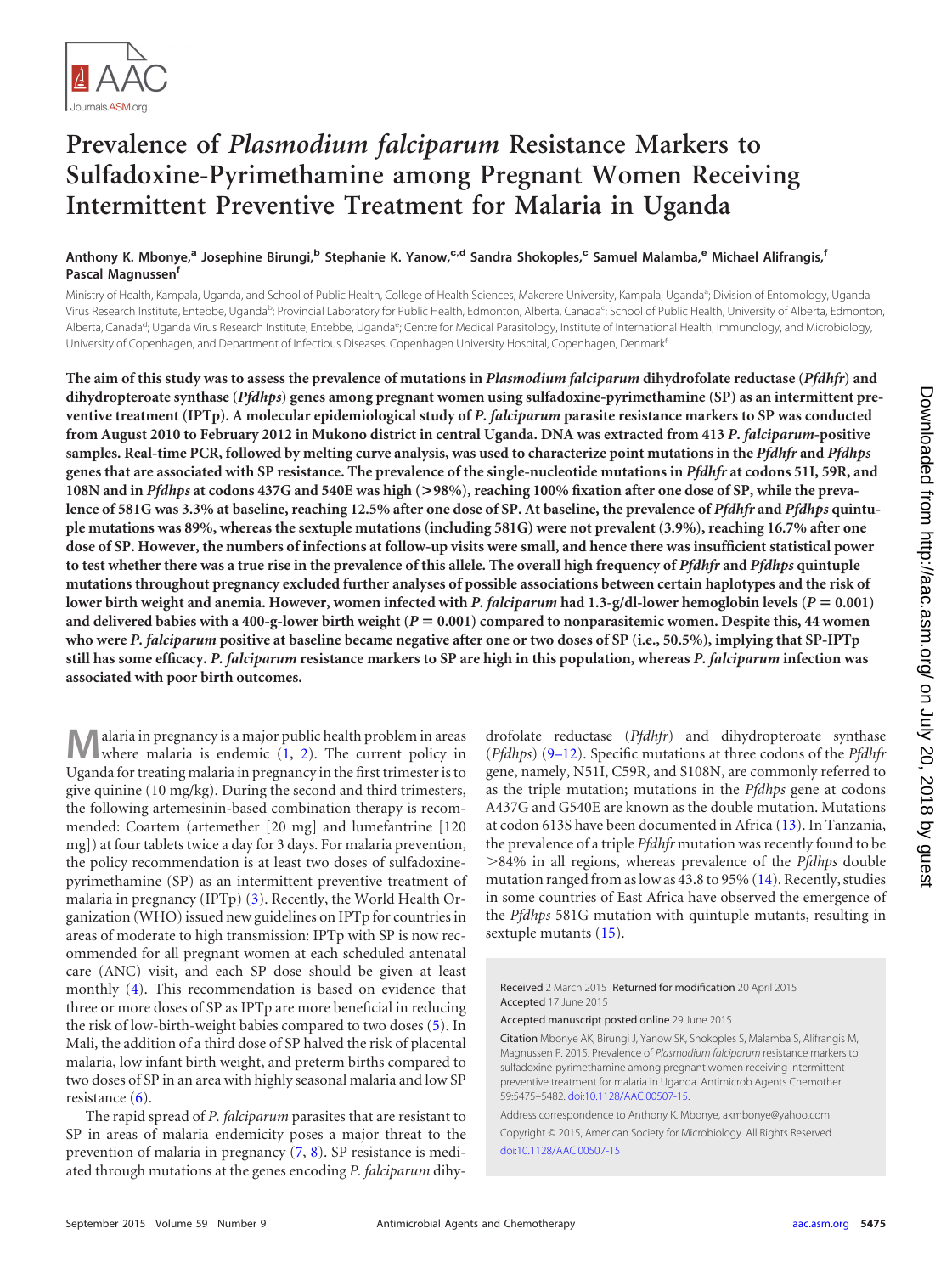Although SP-IPTp seems to be effective even in areas with a high prevalence of quintuple *P. falciparum* mutants [\(16\)](#page-7-2), recent studies have shown that the presence of the 581G mutation may compromise continued IPTp using SP. For instance, in Tanzania, there is now evidence of the negative impact of resistance to SP on birth outcomes [\(17,](#page-7-3) [18\)](#page-7-4). A high prevalence of circulating *P. falciparum* sextuple mutants was associated with increased parasitemia and more intense placenta infection, suggesting that the use of SP exacerbated malaria infection [\(17\)](#page-7-3). It has further been shown that sextuple mutants were associated with reduced birth weight [\(19\)](#page-7-5). In Uganda, a recent study in an area of intense malaria transmission has shown that the prevalence of placental malaria by histopathology was high among women who reported taking at least two doses of SP during pregnancy, indicating that SP was not associated with protection against individual birth and maternal outcomes pointing to high resistance to SP [\(20\)](#page-7-6).

In West African countries, namely, Benin, Mali, and Senegal, resistance to SP has increased to moderate levels. In a recent study in Benin, the prevalence of *Pfdhfr* and *Pfdhps* quadruple mutations was high, and SP could not clear parasites in half of the women infected with malaria with recrudescence in 76% of women after the second dose. Although in these countries *Pfdhfr* and *Pfdhps* triple and quadruple mutations were frequent, there was no evidence of a correlation between these haplotypes and the efficacy of SP-IPTp [\(21](#page-7-7)[–](#page-7-8)[23\)](#page-7-9).

In Uganda, SP resistance markers were identified early in 2004 when SP was still used as a monotherapy to treat malaria. At that time, high levels of *Pfdhfr* mutations at codons S108N and *Pfdhps* at codons A437G and K540E were not associated with clinical outcomes or parasitological failure [\(24,](#page-7-10) [25\)](#page-7-11). Another study in Uganda assessing the effect of co-trimoxazole prophylaxis on the incidence of malaria documented a high prevalence of the quintuple mutations [\(26\)](#page-7-12).

Since SP is the recommended drug for IPTp in Uganda [\(3\)](#page-6-2), continuous monitoring of SP efficacy for IPTp and for molecular markers of resistance is important [\(7\)](#page-6-6). To our knowledge, this is the first study to assess resistance markers among pregnant women using SP as an IPTp in Uganda. The main objective of the study was to assess the prevalence of *Pfdhfr* and *Pfdhps* mutations among pregnant women using SP-IPTp.

#### **MATERIALS AND METHODS**

**Study setting.** The study was conducted in Mukono district in central Uganda. The total population of the district is 850,900, with an annual growth rate of 2.3%. Mukono district consists predominantly of subsistence farmers of the Baganda ethnic group. The majority of the population (88%) live in rural areas. The prevalence of *P. falciparum* parasitemia in children younger than 5 years was 42.4% in 2011 [\(27\)](#page-7-13). Access to ANC (at least one visit) was 94.1%, and 25.9% of these pregnant women received the two recommended doses of SP-IPTp [\(28\)](#page-7-14).

Mukono district has one hospital, three health centers IV, and 15 health centers III. A health center IV serves a population of approximately 100,000 people and has a theater, inpatient facilities, a maternity dispensary unit, and an outpatient unit. A health center III has an outpatient unit and a maternity dispensary unit and serves a population of 50,000 people. These health facilities attract a large number of pregnant women seeking routine ANC care for various illnesses. The study was carried out at two representative health facilities: Kawolo hospital and Mukono health center IV.

**Study participants.** Pregnant women attending routine ANC and those presenting with fever in outpatient clinics were enrolled in the study.

**Study design.** A molecular epidemiological study of *P. falciparum* parasite resistance markers to SP was undertaken. Pregnant women were recruited from August 2010 to February 2012. Pregnant women visiting Kawolo hospital and Mukono health center IV for ANC were approached and offered information about the study. Women were recruited from August 2010 to February 2012. Those who consented to participate were given SP as directly observed therapy during the second and third trimesters, as recommended by the policy in Uganda. Women who refused to give consent to the study and those who had a history of allergy to sulfonamide-containing drugs were excluded from the study. A pelvis examination was performed by trained midwives to confirm pregnancy and assess the gestation period. Any history of taking SP was noted prior to the visit. To assess hemoglobin (Hb) levels and parasitemia, blood was drawn from pregnant women at three time points: (i) at recruitment before receiving the first dose of SP (at 20 to 24 weeks of gestation), (ii) before receiving the second dose of SP (at 28 to 30 weeks of gestation), and (iii) after delivery. At delivery, the weights of the babies were measured using baby-weighing scales (UNICEF-Super Samson Salter), measuring to the nearest 50 g.

For women presenting with fever in outpatient clinics, recruitment started from January to November 2011. Inclusion criteria were (i) the presence of fever or a history of fever during the last 14 days, (ii) a temperature of at least 37.5°C (this was measured using a digital thermometer), and (iii) menstrual history and a pelvic examination by trained midwives and clinical officers to confirm pregnancy. Any history of taking SP was noted prior to the visit.

The aim of including this sample was to estimate the prevalence of gene mutations circulating in a population of pregnant women with acute malaria. Women who were *P. falciparum* positive and receiving ANC or at outpatient clinics were treated according to standard guidelines, i.e., in the first trimester the patients were given quinine (10 mg/kg), and during the second and third trimesters the patients received the recommended artemesinin-based combination therapy, i.e., Coartem (artemether [20 mg] and lumefantrine [120 mg]) administered as four tablets twice a day for 3 days.

The sample size for the study was based on the proportion of pregnant women who completed two doses of SP-IPTp and were positive for *P. falciparum*, estimated to be 5.3%. In order to estimate the proportion positive for *P. falciparum* with a  $\pm 2\%$  absolute precision, at a power of 80% and a 5% level of significance (two sided), a minimum of 800 pregnant women was needed, allowing for a 10% loss to follow-up. In total, 1,315 pregnant women who received two doses of SP and delivered at the two studies health units and 998 pregnant women with fever were included in the sample.

**Collection of blood samples.** Blood samples were collected in 10-ml EDTA Vacutainers and immediately tested for malaria, hemoglobin levels, and HIV, and the remaining samples were temporarily stored at 4°C for genotyping. To assess parasitemia, thick blood smears were stained with Giemsa, and malarial parasites were counted against 200 leukocytes and expressed as the number of parasites/ $\mu$ l of blood, assuming a standard leukocyte count of  $8,000/\mu l$  of blood. A blood smear was regarded as negative after the examination of at least 100 high-power fields with no parasites seen. This cutoff point was selected based on the high level of malarial endemicity in the study area. All buffers, solutions, and stains were stored appropriately, and the cleanliness and sterility of all equipment was maintained.

Blood specimens were transported to the reference laboratory at the Uganda Virus Research Institute (UVRI) in cool packs and immediately frozen at  $-20^{\circ}$ C. Samples were sorted according to origin, visits, and malaria status. For quality assurance, all malaria-positive slides examined in the field laboratory were reread at the UVRI. The discrepancy between the two readings was  $\leq 5\%$ . In preparation for genotyping, the total genomic DNA was extracted from 200 µl of malaria-positive blood samples by using a QIAamp DNA minikit (Qiagen, Hilden, Germany) according to the manufacturer's instructions. The genomic DNA was eluted in  $200 \mu l$  of elution buffer.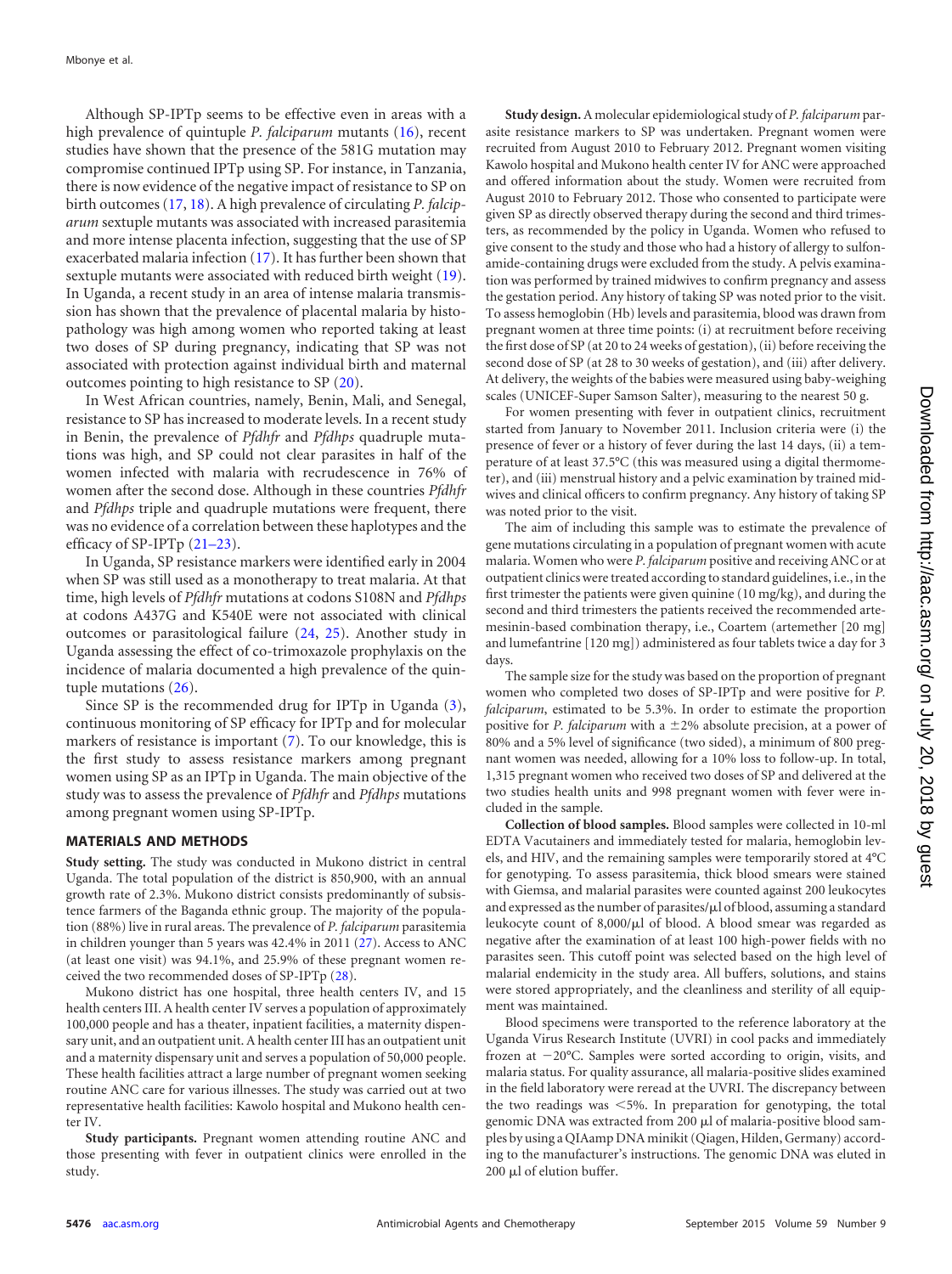**Molecular genotyping.** Extracted DNA was tested for the presence of *P. falciparum* DNA by using a real-time PCR assay [\(29\)](#page-7-15). Only positive samples were genotyped for SP resistance. A molecular assay was used for genotyping SP-resistant strains of *P. falciparum* that identifies single-nucleotide polymorphisms (SNP) within the *Pfdhfr* and *Pfdhps* genes that are associated with resistance to SP [\(30\)](#page-7-16). The assay targets three SNPs within the *Pfdhfr* gene at codons 51I, 59R, and 108N that confer resistance to pyrimethamine and four SNPs within the *Pfdhps* gene at codons 437G, 540E, 581G, and 613G that confer resistance to sulfadoxine [\(8,](#page-6-7) [30\)](#page-7-16). This method is based on high-resolution melting curve analysis using a Light-Cycler (Roche), as previously described [\(31\)](#page-7-17). Asymmetric PCR was performed in the presence of an unlabeled probe specific to the SNP of interest, followed by melting curve analysis to identify the wild-type or mutant form. This methodology has been described to effectively genotype using a closed-tube system and has many advantages, including minimizing cross-contamination and high-throughput capacity [\(30,](#page-7-16) [32,](#page-7-18) [33\)](#page-7-19). Parasite DNA was successfully extracted from 413 *P. falciparum*-positive samples.

**Statistical analyses.** Data were entered into Microsoft Access 2007 (Microsoft, Inc., Redmond, WA), and statistical analyses were performed using Stata v11.0 (Stata Corp., College Station, TX) statistical software. Anemia was defined as an Hb level of ≤11.0 g/dl. Low infant birth weight was defined as a birth weight of  $\leq$ 2,500 g. A two-sample proportion test was used to compare differences in Hb concentration at the time of delivery and the infant birth weight between mothers with or without malaria parasitemia after receiving one to two doses of SP-IPTp at ANC visits. Univariate analyses were carried out to determine the proportions of background characteristics, the prevalence of parasitemia, anemia, and low infant birth weight. The risk of anemia and low infant birth weight among women with malarial parasites compared to women without parasitemia was measured as odds ratios (OR) using logistic regression analysis while controlling for the confounding effects of parity, gravidity, education, age, occupation, and gestational age. To determine the predictors of pregnancy outcomes among the study population, covariates were fitted in the multivariable logistic regression analysis. All significant variables with a  $P$  value of  $\leq$  0.1 from the bivariate analyses were included in multivariable analysis. A backward elimination method was used to develop the final multivariable model. A *P* value of <0.05 was considered significant.

**Analyses of** *Pfdhfr* **and** *Pfdhps* **mutations.** The analyses calculated the proportions and estimated 95% binomial confidence intervals (CI) of malarial infections with mutant alleles present in samples from pregnant women seeking ANC at the time of enrollment and at the SP-IPTp follow-up visits, as well for pregnant women attending outpatient clinics and presenting with fever or history of fever in the last 2 weeks. Each isolate was coded based on the presence or absence of a resistance-associated codon. Two infections with mixed wild-type and mutant alleles were treated as mutant, and data from all analyzed sites in the *Pfdhfr* and *Pfdhps* genes were combined to construct haplotypes. For frequency analyses, one haplotype with the majority type mutation at all analyzed alleles was scored from each sample. The prevalences of *Pfdhfr* and *Pfdhps* mutations at delivery in the cohort of women on SP-IPTp and for pregnant women with fever at outpatient clinics were calculated for each mutant allele. Associations between infection with *Pfdhfr*/*Pfdhps* mutations, and other variables, including sociodemographic details (age, education level, and marital status), the use of an insecticide-treated net (ITN), parity, gestational age, a history of using antimalarial drugs, and hemoglobin levels, were explored using a logistic regression model.

**Ethics.** Ethical approval for the study was granted by review boards at the UVRI, the Uganda National Council for Science and Technology (HS.747), and the Health Research Ethics Board of the University of Alberta. Written consent was obtained from all participating pregnant women. The documentation of consent was through recording any refusals to participate in the study, the reasons for that refusal, and/or refusal to give blood samples.

#### **RESULTS**

**Baseline characteristics of study participants.** At baseline, 1,387 pregnant women consented to participate and were given the first dose of SP. At the second ANC visit, 1,343 received the second dose of SP, with a loss to follow-up of 44. A total of 1,315 pregnant women received two doses of SP and delivered at the two study health units, with a loss to follow-up of 28 women [\(Fig. 1\)](#page-3-0). Analyses were performed on 1,315 women, and 998 pregnant women with fever were recruited from outpatient clinics.

The mean age of pregnant women on SP-IPTp was 24.1 years (95% confidence interval  $\text{[CI]} = 23.6$  to 23.9). The median gestational age at ANC visit to receive the first dose of SP was 24 weeks (interquartile range [IQR], 20 to 28 weeks). At recruitment, women were asked about their history of taking SP before the visit, and the median time when SP was taken before the ANC visit was determined to be 30 days (IQR, 7 to 60 days). A total of 109 (8.3%) women had taken SP before the first visit [\(Table 1\)](#page-3-1). A total of 232 (17.6%) pregnant women seeking ANC had fever within the last 2 weeks, and 1,056 (80.3%) of the pregnant women slept under an ITN. The mean hemoglobin level was 11.9 g/dl (range, 11.8 to 12.0 g/dl). The mean age in pregnant women with fever receiving outpatient care was 23.9 years (standard deviation, 4.9; range, 14 to 42); median gestational age was 25.2 weeks (IQR, 22 to 30), and 12.8% were positive for *P. falciparum*. The percentage of ITN coverage was also high (91.1%), and the mean Hb level was 11.9 g/dl (range, 11.8 to 12.0 [data not shown]).

**Prevalence of** *P. falciparum* **infections.** At baseline, the prevalence of *P. falciparum* infections among pregnant women on SP-IPTp  $(n = 1,315)$  was 55 (4.2%); after one dose of SP it was 26 (2.0%), and it was 22 (1.7%) after two doses of SP. At baseline, the proportion of *P. falciparum*infections was higher among pregnant women with fever: 128/998 (12.8%) compared to 55/1315 (4.2%) among afebrile women receiving ANC [\(Tables 1](#page-3-1) and [3\)](#page-4-0).

The proportion of new infections was calculated as the number of pregnant women who were *P. falciparum* negative at baseline but became positive sometime between receiving the first and the second doses of SP (15/1,235 [1.2%]) and/or those who were *P. falciparum* negative at baseline and after receiving the first dose of SP but became positive sometime between the second dose of SP and delivery (10/1,235 [0.8%]). A few pregnant women (7/80 [8.8%]) were considered to have persistent infections as defined by being *P. falciparum* positive at baseline and persistently positive at all ANC visits up to delivery. It is worth noting that the number of women who were *P. falciparum* positive at baseline but become negative after one or two doses of SP was 44 (50.5%) [\(Table 2\)](#page-3-2).

**Frequency of** *Pfdhfr* **and** *Pfdhps* **single gene mutations.** Among afebrile pregnant women at ANC visits for SP-IPTp, the frequencies of mutations at codons 51I, 59R, and 108N*Pfdhfr*were high at baseline, reaching 100% fixation for codon 108N, 89.2% for codon 59R, and 98.2% for codon 51I. Similarly, there was a high frequency of mutation in *Pfdhps* codon 437G (99.1%), whereas the prevalence of *Pfdhps* codon 540E (98.2% at baseline) reached fixation and was 100% after one dose of SP. The prevalence of codon 581Gwas 3.3% at baseline, reaching 12.5% after one dose of SP, whereas only wild-type alleleswere observed at codon 613A. The distribution of SNPs among febrile pregnant women attending outpatient clinics showed the same pattern [\(Table 3\)](#page-4-0).

**Prevalence of** *Pfdhfr* **and** *Pfdhps* **mutant haplotypes.** SNPs in *Pfdhfr* were constructed into 51-59-108 haplotypes. The following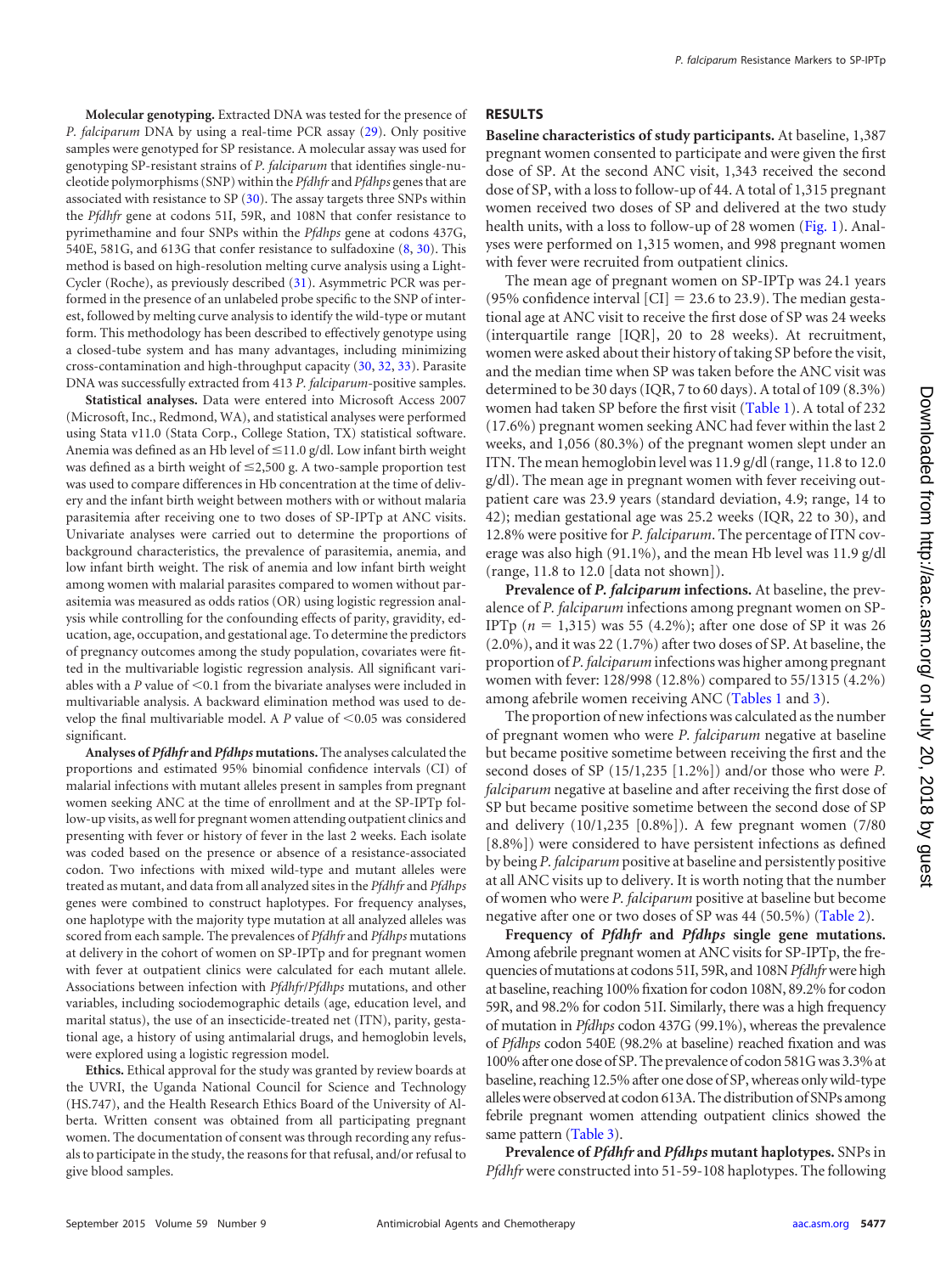

<span id="page-3-0"></span>**FIG 1** Recruitment of patients.

haplotype frequencies were observed: at baseline, the double mu $tant 51I+108N frequency was 98.2%$ , and the double mutant  $59R+108N$  was detected in 89.2% of samples, whereas the frequency of the triple mutant  $51I+59R+108N$  was 90.7%. The fre-

<span id="page-3-1"></span>**TABLE 1** Characteristics of pregnant women receiving routine ANC enrolled in the study  $(n = 1,315)^{a}$ 

| Parameters for pregnant women                                                                                                                                                                                                                                               | Finding           |
|-----------------------------------------------------------------------------------------------------------------------------------------------------------------------------------------------------------------------------------------------------------------------------|-------------------|
| Median age in yr (IQR)                                                                                                                                                                                                                                                      | $23(20-27)$       |
| No. (%) of patients with fever in the last 2 weeks                                                                                                                                                                                                                          | 232(17.6)         |
| No. (%) of patients with fever in the last 2 weeks and<br>treated with SP                                                                                                                                                                                                   | 38 (16.4)         |
| No. (%) of <i>P. falciparum</i> -negative patients given SP<br>$(n = 1,260)$                                                                                                                                                                                                | 37(2.9)           |
| Median no. of days (IQR) when SP was taken before<br>the visit                                                                                                                                                                                                              | $30(7-60)$        |
| No. (%) of women who had taken SP before the first<br>visit                                                                                                                                                                                                                 | 109(8.3)          |
| Median gestation period in wk (IQR)                                                                                                                                                                                                                                         | $24(20-28)$       |
| No. (%) of patients that slept under an ITN                                                                                                                                                                                                                                 | 1,056(80.3)       |
| No. $(\%)$ of pregnant women positive for P.<br><i>falciparum</i> (microscopy)                                                                                                                                                                                              | 55(4.2)           |
| Mean Hb level in g/dl (range)                                                                                                                                                                                                                                               | $11.9(11.8-12.0)$ |
| $\sim$ $\sim$ $\sim$ $\sim$ $\sim$<br>$\alpha$ where $\alpha$ is a contract of the contract of the contract of the contract of the contract of the contract of the contract of the contract of the contract of the contract of the contract of the contract of the contract |                   |

*<sup>a</sup>* ITN, insecticide-treated net; SP, sulfadoxine-pyrimethamine; IQR, interquartile range.

quency of the *Pfdhps* double mutant 437G+540E was 98.2%, and that of the *Pfdhfr* and *Pfdhps* combined quadruple mutation  $(51I+59R+108N)+437G$  was 90.7%. The frequency of the quintuple mutation,  $(51I+59R+108N)+(437G+540E)$ , was 88.9%, and that of the sextuple mutation,  $(51I+59R+108N)$ +  $(437G+540E+581G)$ , was 3.9% [\(Table 3\)](#page-4-0). A similar pattern was observed among pregnant women with fever attending outpatient clinics [\(Table 4\)](#page-4-1).

**Association of** *P. falciparum* **parasitemia, anemia, and birth**

<span id="page-3-2"></span>**TABLE 2** SP-IPTp and *P. falciparum* parasitemia

| P. falciparum infection status at <sup>a</sup> : |              |          |                    |  |  |
|--------------------------------------------------|--------------|----------|--------------------|--|--|
| First visit                                      | Second visit | Delivery | Frequency $(\%)^b$ |  |  |
| Negative                                         | Negative     | Negative | 1,235 (93.9)       |  |  |
| Positive                                         | Negative     | Negative | 40(50.0)           |  |  |
| Negative                                         | Positive     | Negative | 14(1.1)            |  |  |
| Negative                                         | Negative     | Positive | 10(0.8)            |  |  |
| Positive                                         | Positive     | Negative | 4(5.0)             |  |  |
| Positive                                         | Negative     | Positive | 4(5.0)             |  |  |
| Negative                                         | Positive     | Positive | 1(0.1)             |  |  |
| Positive                                         | Positive     | Positive | 7(8.8)             |  |  |

*<sup>a</sup>* First visit: baseline, first dose of SP. Second visit: second dose of SP.

*<sup>b</sup>* Frequency is expressed as the total number (% total) of patients with the indicated pattern of infection findings.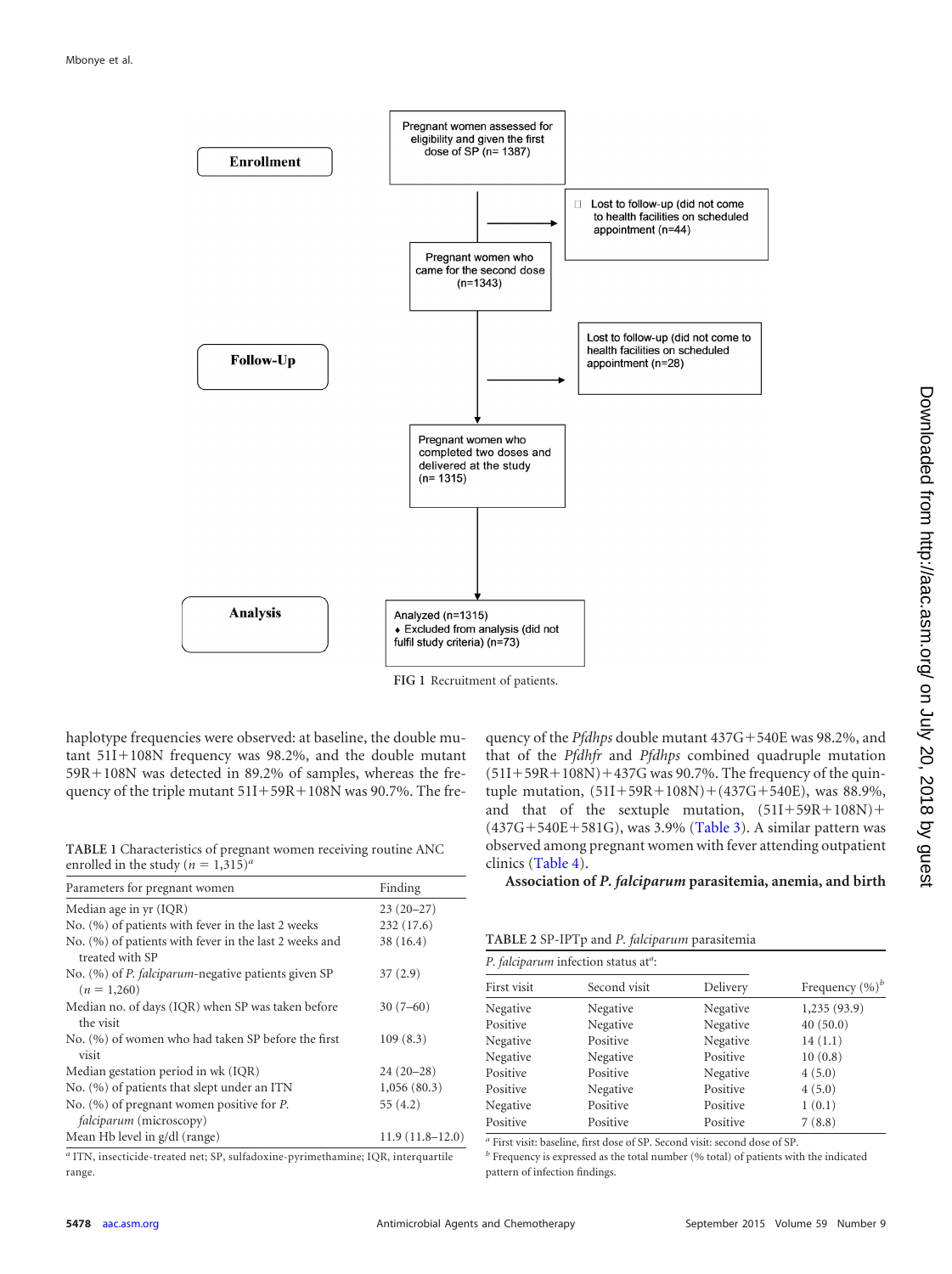<span id="page-4-0"></span>

| TABLE 3 Prevalence of Pfdhfr and Pfdhps single and haplotype mutations among women on SP-IPTp <sup>a</sup> |  |  |  |
|------------------------------------------------------------------------------------------------------------|--|--|--|
|                                                                                                            |  |  |  |

|                                                   | Prevalence of <i>Pfdhfr</i> and <i>Pfdhps</i> mutations at <sup>b</sup> : |                                         |                                  |  |
|---------------------------------------------------|---------------------------------------------------------------------------|-----------------------------------------|----------------------------------|--|
| <i>Pfdhfr</i> and <i>Pfdhps</i> haplotype(s)      | First ANC visit (baseline<br>sample)                                      | Second ANC visit (after one<br>SP dose) | Delivery (after two SP<br>doses) |  |
| $dhfr$ 511                                        | 56/57 (98.2)                                                              | 13/13(100)                              | 9/9(100)                         |  |
| $dhfr$ 59 $R$                                     | 74/83 (89.2)                                                              | 18/18(100)                              | 9/10(90)                         |  |
| $dhfr$ 108 $N$                                    | 105/105(100)                                                              | 23/23(100)                              | 14/14(100)                       |  |
| $dhps$ 437 $G$                                    | 116/117(99.1)                                                             | 26/26(100)                              | 14/15(93.3)                      |  |
| dhps 540E                                         | 107/109(98.2)                                                             | 24/24(100)                              | 14/15(93.3)                      |  |
| $dhps$ 581 $G$                                    | 2/61(3.3)                                                                 | 2/16(12.5)                              | 0/9(0)                           |  |
| $d$ hps 613 $S$                                   | 0/74(0)                                                                   | 0/18(0)                                 | 0/10(0)                          |  |
| <i>dhfr</i> double mutant $51I + 108N$            | 56/57 (98.2)                                                              | 13/13(100)                              | 9/9(100)                         |  |
| <i>dhfr</i> double mutant $59R + 108N$            | 74/83 (89.2)                                                              | 18/18(100)                              | 9/10(90)                         |  |
| dhps double mutant 437G+540E                      | 107/109(98.2)                                                             | 24/24(100)                              | 14/15(93.3)                      |  |
| <i>dhfr</i> triple mutant $51I + 59R + 108N$      | 49/54 (90.7)                                                              | 13/13(100)                              | 7/8(87.5)                        |  |
| Quadruple mutant (51I+59R+108N)+437G              | 49/54 (90.7)                                                              | 13/13(100)                              | 6/8(75)                          |  |
| Quintuple mutant $(51I+59R+108N)+(437G+540E)$     | 48/54 (88.9)                                                              | 13/13(100)                              | 6/8(75)                          |  |
| Sextuple mutant $(51I+59R+108N)+(437G+540E+581G)$ | 2/52(3.9)                                                                 | 2/12(16.7)                              | 0/8(0)                           |  |

*<sup>a</sup>* The proportions of *P. falciparum*-positive mutations were as follows: first ANC visit, 55(4.2%); second ANC visit, 26 (2.0%); and delivery, 22 (1.7%). SP,

sulfadoxine-pyrimethamine; IPTp, intermittent preventive treatment.

*b* Prevalence data are expressed as follows: number of mutations/total number of samples tested (%).

**weight.** The association of *P. falciparum* parasitemia at delivery with infant birth weight was analyzed among 1,315 women who received two doses of SP-IPTp at ANC clinics. Pregnant women with *P. falciparum* parasitemia at delivery had babies with an average weight that was 400 g (95% CI = 120 to 505;  $P = 0.001$ ) lower than those without parasitemia after adjusting for the differences in age, study sites, and whether the child was born alive or not [\(Table 4\)](#page-4-1). The numbers of low-birth-weight babies ( $\leq$ 2,500 g) were 4/24 (18.2%) among parasitemic women and 104/1,291  $(8.0\%)$  among nonparasitemic women  $(OR 2.6; 95\% \text{ CI} = 0.6 \text{ to } 0.6 \text{ CI})$  $8.0; P = 0.08$  [\(Table 5\)](#page-5-0).

Similarly, pregnant women who were *P. falciparum* positive at

<span id="page-4-1"></span>**TABLE 4** Prevalence of *Pfdhfr* and *Pfdhps* single and haplotype mutations among febrile pregnant women presenting at outpatient clinics*<sup>a</sup>*

|                                                              | Prevalence of                                                          |
|--------------------------------------------------------------|------------------------------------------------------------------------|
| <i>Pfdhfr</i> and <i>Pfdhps</i> haplotype(s)                 | <i>Pfdhfr</i> and <i>Pfdhps</i><br>mutations <sup><math>b</math></sup> |
| $dhfr$ 511                                                   | 111/111(100)                                                           |
| $dhfr$ 59 $R$                                                | 112/116 (97)                                                           |
| $dhfr$ 108 $N$                                               | 120/120 (100)                                                          |
| $dhps$ 437 $G$                                               | 120/120 (100)                                                          |
| dhps 540E                                                    | 119/120 (99)                                                           |
| $dhps$ 581 $G$                                               | 8/103(8)                                                               |
| $dhps$ 6138                                                  | 0/111(0)                                                               |
| <i>dhfr</i> double mutant $51I + 108N$                       | 111/111(100)                                                           |
| <i>dhfr</i> double mutant 59R + 108N                         | 112/116 (97)                                                           |
| <i>dhps</i> double mutant 437G+540E                          | 119/120 (99)                                                           |
| <i>dhfr</i> triple mutant $51I + 59R + 108N$                 | 107/110(97)                                                            |
| Quadruple mutant (51I+59R+108N)+437G                         | 107/110 (97)                                                           |
| Quintuple mutant $(51I+59R+108N)$ +<br>$(437G + 540E)$       | 106/110 (96)                                                           |
| Sextuple mutant $(51I+59R+108N)$ +<br>$(437G + 540E + 581G)$ | 8/101(8)                                                               |

*<sup>a</sup>* The proportion of *P. falciparum*-positive mutations was 128/998 (12.8%).

*<sup>b</sup>* Prevalence data are expressed as follows: number of mutations/total number of samples tested (%).

delivery had an average Hb level of 1.3 g/dl, a lower Hb level than those without parasitemia  $(P = 0.001)$  [\(Table 5\)](#page-5-0). Anemia was significantly associated with malaria parasitemia (adjusted OR  $[AOR] = 4.5$ , 95% CI = 1.7 to 12.0). Educated pregnant women were less likely to have anemia than women with little education  $(AOR = 0.6; 95\% \text{ CI} = 0.4 \text{ to } 0.9)$ , and women with a gravidity score of  $\leq$ 4 were more likely to have anemia than women with a gravidity score of  $\geq$ 4. Maternal age was associated with delivering a low-birth-weight baby; older women were less likely to deliver babies with low birth weights (OR =  $0.9$ , 95% CI =  $0.9$  to 0.1.0) [\(Table 6\)](#page-5-1).

## **DISCUSSION**

A high prevalence of *Pfdhfr/Pfdhps* single and haplotype mutations were found at baseline (prior to the first dose of SP), including a high prevalence of the K540E mutation (98.2%). However, only a few parasites (3.3%) had the additional 581G *Pfdhps* mutations that increased after the second dose of SP, whereas *P. falciparum* infection was associated with poor birth outcomes. Previous studies have associated the A581G and 540E point mutations with high SP treatment failure [\(15\)](#page-7-1). In addition, a high proportion of women (50.5%) were *P. falciparum* positive at baseline but became negative after one or two doses of SP. Thus, SP-IPTp could still have some beneficial effect in Uganda. However, it is a concern that among pregnant women presenting with fever at outpatient clinics the prevalence of the A581G mutation was 8.0%, indicating that soon SP-IPTp may become ineffective.

There have been recent discussions at the WHO as to whether countries should discontinue IPTp-SP when the population prevalence of *Pfdhps* mutation K540E is >95% and the prevalence of mutation A581G is  $>$ 10% [\(32\)](#page-7-18). However, there is currently no clear policy recommendation on this cutoff point. In eastern and southern Africa, where antifolate resistance in *P. falciparum* is highest, monitoring of SP resistance should focus on the *Pfdhps* A581G and K540E mutations [\(34\)](#page-7-20).

Similar findings of high prevalences of resistant haplotypes were reported in Tanzania [\(17\)](#page-7-3) and Kenya [\(35\)](#page-7-21). It has also been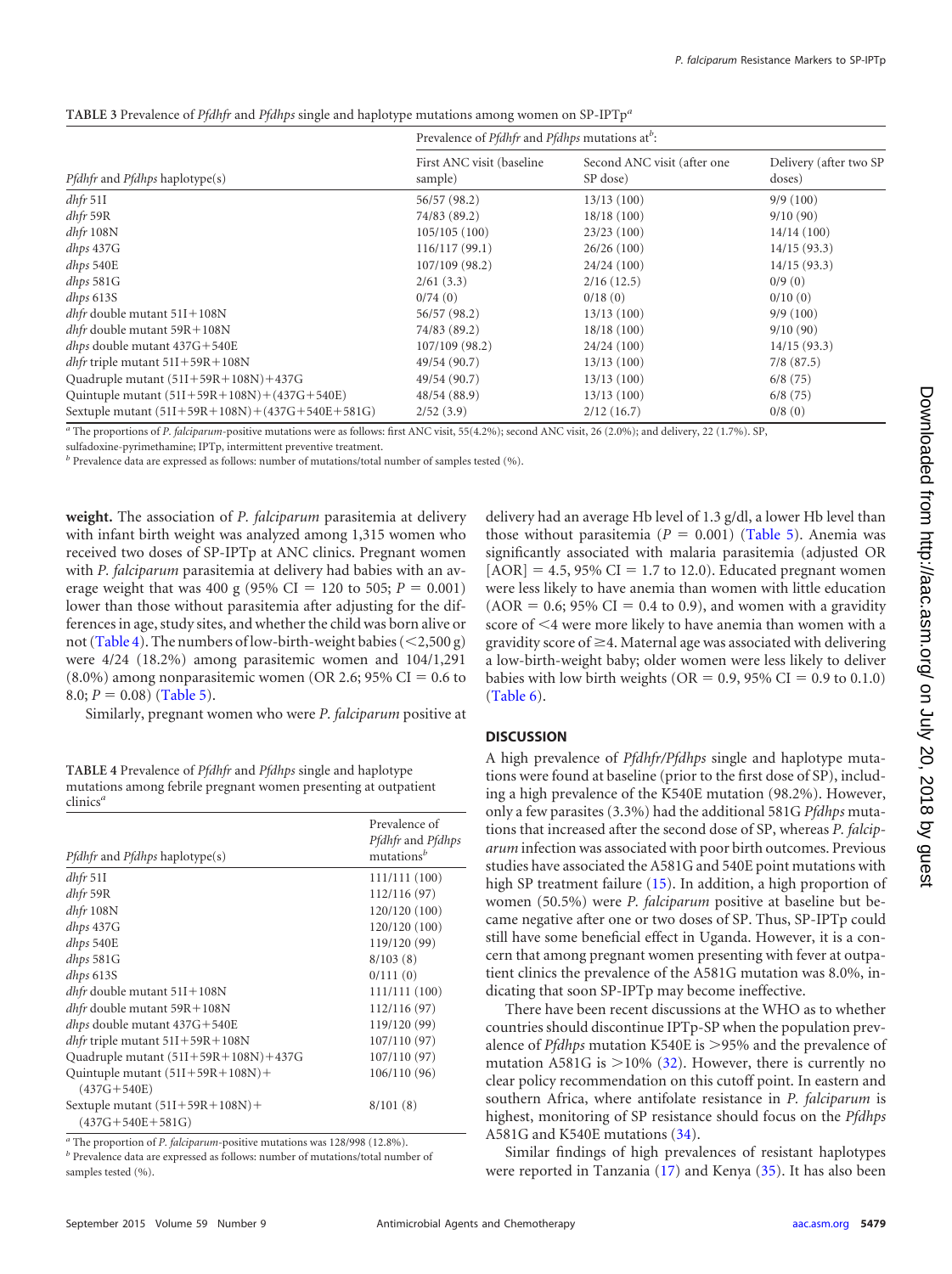|                                | doses of SP ( $n = 1,315$ )   | Findings for pregnant women at delivery after receiving two |                                |  |
|--------------------------------|-------------------------------|-------------------------------------------------------------|--------------------------------|--|
| Parameter                      | <i>P. falciparum</i> negative | <i>P. falciparum</i> positive                               | Statistical significance $(P)$ |  |
| Mean Hb level in g/dl (range)  | $12.5(12.3-12.6)$             | 11.2(10.7–12.3)                                             | 0.001                          |  |
| Mean birth wt in kg (range)    | $3.2(3.15-3.20)$              | $2.8(2.50-3.08)$                                            | 0.001                          |  |
| Proportion (%) of low birth wt | 104/1,291(8.0)                | 4/24(18.2)                                                  | 0.08                           |  |

<span id="page-5-0"></span>**TABLE 5** Association of *P. falciparum* parasitemia at delivery with birth outcomes*<sup>a</sup>*

<sup>a</sup> Adjusted for differences in age, study sites, and whether the child was born alive or not.

shown that the use of SP for IPTp has negative effects on pregnancy outcomes in areas with high parasite resistance to SP [\(18\)](#page-7-4). In the Democratic Republic of Congo, SP was documented to have a negligible effect on low infant birth weight in an area with high levels of therapeutic failure [\(36\)](#page-7-22). In our study, lower hemoglobin levels and lower-birth-weight infants were observed outcomes among mothers infected with *P. falciparum* at delivery. Considering the high prevalence of multiple resistance alleles in these parasites, these negative outcomes may be associated with SP resistance.

In an earlier study in the same study population, it was found that a significant proportion of pregnant women with fever and those negative for *P. falciparum* were treated with SP [\(37\)](#page-7-23). This widespread use of SP for treatment of malaria could have resulted in high drug pressure and could account for the high SP resistance observed in the present study. Policy decisions urgently need to be enacted to restrict the use of SP for the treatment of malaria.

The low parasitemia prevalence of 4.2% at baseline could be attributed to the high level of ITN use (80.3%). Previously, parasitemia among pregnant women in the study area was 24.5%, and

<span id="page-5-1"></span>

|                                             |                  | OR (95% CI)                          |                  |                            |                     |
|---------------------------------------------|------------------|--------------------------------------|------------------|----------------------------|---------------------|
| Variable(s)                                 |                  | Low birth wt $(\leq 2.5 \text{ kg})$ |                  | Anemia $(\leq 11.0$ mm/dl) |                     |
|                                             | n(%)             | Unadjusted                           | Adjusted         | Unadjusted                 | Adjusted            |
| P. falciparum parasitemia                   |                  |                                      |                  |                            |                     |
| Absent                                      | 1,298            | 1.0                                  |                  | 1.0                        |                     |
| Present                                     | 17(1.3)          | $2.6(0.9 - 8.0)$                     | $2.3(0.8 - 7.0)$ | $4.36(1.79 - 10.59)$       | $4.5(1.7-12.0)$     |
| Birth outcome                               |                  |                                      |                  |                            |                     |
| Live birth                                  | 1,293            |                                      |                  | 1.0                        |                     |
| Stillbirth                                  | 16(1.2)          |                                      |                  | $0.61(0.14 - 2.71)$        |                     |
| Study site                                  |                  |                                      |                  |                            |                     |
| Kawolo hospital                             | 738              | 1.0                                  |                  | 1.0                        |                     |
| Mukono health center                        | 577 (43.8)       | $1.3(0.8-1.9)$                       |                  | $0.9(0.8-1.3)$             |                     |
| Mother's education                          |                  |                                      |                  |                            |                     |
| No education                                | 160(12.9)        | 1.0                                  |                  | 1.0                        |                     |
| Completed primary/secondary/tertiary        | 1,086            | $0.8(0.4-1.3)$                       |                  | $0.6(0.4-0.9)$             | $0.6(0.4-0.9)$      |
| Mother's occupation                         |                  |                                      |                  |                            |                     |
| Peasant/agriculture                         | 125(10.1)        | 1.0                                  |                  | 1.0                        |                     |
| Earns salary/business                       | 383 (31.0)       | $0.94(0.43 - 2.06)$                  |                  | $1.21(0.71 - 2.07)$        |                     |
| Student/no job/activity that earns<br>money | 728 (58.9)       | $1.26(0.61 - 2.61)$                  |                  | $1.13(0.68 - 1.87)$        |                     |
| Parity score                                |                  |                                      |                  |                            |                     |
| $3+$                                        | 335              | 1.0                                  |                  | 1.0                        |                     |
| $0 - 2$                                     | 982 (74.6)       | $0.9(0.6-1.5)$                       |                  | $1.3(0.9-1.8)$             |                     |
| Gravidity score                             |                  |                                      |                  |                            |                     |
| $3+$                                        | 353              | 1.0                                  |                  | 1.0                        |                     |
| $1 - 2$                                     | 962 (73.2)       | $1.18(0.69 - 1.68)$                  |                  | $1.36(0.98 - 1.89)$        | $1.39(0.99 - 1.96)$ |
| Mother's age                                |                  |                                      |                  |                            |                     |
| Median yr (range)                           | $23(20-27)^*$    | $0.9(0.9-1.0)$                       | $0.9(0.9-1.0)$   | $0.98(0.96 - 1.0)$         |                     |
| Gestational age                             |                  |                                      |                  |                            |                     |
| Median yr (range)                           | 24 $(20 - 28)^*$ | $0.9(0.9-1.0)$                       |                  | $1.0(0.9-1.1)$             |                     |

OR, odds ratio; CI, confidence interval.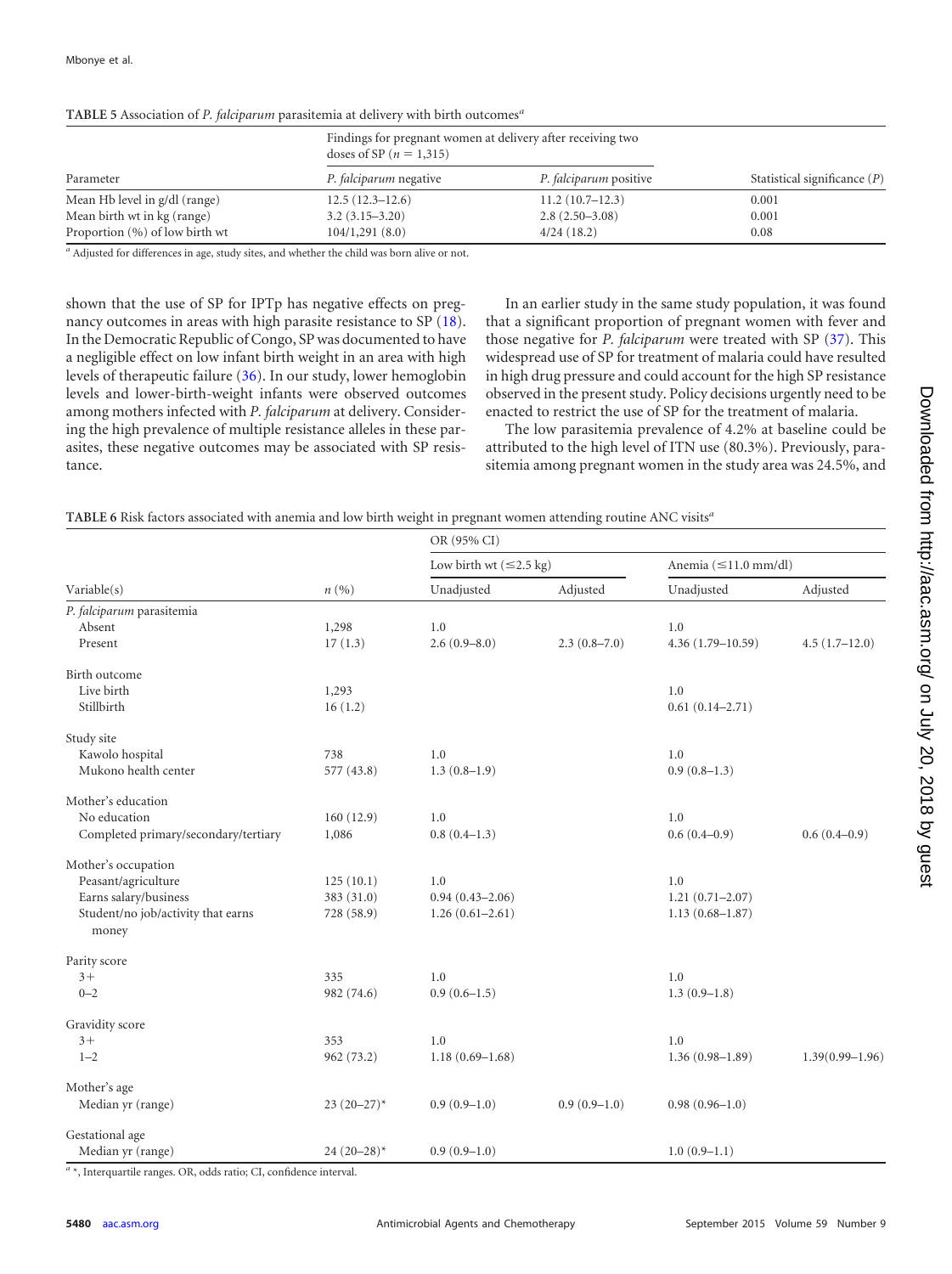In the present study, women infected with *P. falciparum* had 1.27-g/dl-lower hemoglobin levels and delivered babies with 310 g-lower birth weights compared to nonparasitemic women. Although we wanted to look at the associations between *Pfdhfr* and *Pfdhps* and birth weight, the high prevalence of quintuple mutations reaching fixation with the sextuples made such an assessment impossible. We are thus cautious in generalizing our results, since the effect of SP on maternal Hb levels and the birth weights of babies could have been confounded by factors such as nutrition, access to treatment of anemia with folic acid and iron, deworming, and other health promotion services that were not evaluated. It was also difficult to get precise estimates of gestational age since this depended on pregnant women knowing the last day of their menstruation period, which was affected by poor memory recall in some cases. In the present study, we were unable to show the impact of the haplotype infections on birth outcomes, as a previous study in Tanzania demonstrated [\(19\)](#page-7-5), because of the low prevalence of 581G mutations.

One of the limitations of our study is that we were not able to genotype the *Pfdhfr* I164L mutation, which has been associated with high SP resistance [\(26,](#page-7-12) [41\)](#page-7-27). Similarly, we did not get a full haplotype on all of the SNPs due to poor-quality DNA in a few samples. The prevalence of the I164L mutation, which confers high-level resistance, has been documented in the Kabale and Rukungiri districts in southwest Uganda [\(41\)](#page-7-27). More recently, in Kenya, as well as in Rwanda [\(43\)](#page-7-28), the *Pfdhfr*I164L mutation has been detected [\(42\)](#page-7-29). We recommend evaluating the resistance allele in future studies given the overall lack of evidence for SP-IPTp in areas of extensive SP resistance and the need for up-to-date information on all relevant mutations.

In interpreting our results, we are cautious because our data represent women who delivered at health facilities. However, in the study area, the majority of women (62%) deliver at health facilities, and we are confident that these data could be generalized to those women and to other women in other areas of Uganda where malaria is endemic [\(27\)](#page-7-13).

This is the first report on *P. falciparum* SP-resistant haplotypes for IPTp in Uganda and the most recent in the East African region. Malaria is highly endemic in the study area (Mukono district, located in central Uganda near Lake Victoria), with year-round transmission. Based on these results, Uganda needs to identify an alternative to SP for IPTp or to broaden the use of ITNs and effective case management, as recommended by theWHO in areas where SP resistance is high  $(34)$ .

## **ACKNOWLEDGMENTS**

We are grateful to field coordinator Elizabeth Mirembe, all of the midwives at Kawolo hospital and Mukono health center IV, and all of the women who participated in the study. We are grateful to Feiko ter Kuile, who advised including pregnant women with fever in the study design. We are also grateful to Rochelle Cruz from the University of Alberta, who trained laboratory assistants at UVRI in molecular genotyping. We thank

Victor Balyesima, Jude Natte, and Mathew Lukenge, who performed the laboratory work. Finally, we are very grateful to Brian Greenwood for useful comments on the manuscript.

A.K.M. conceived the study. A.K.M., J.B., S.Y., and P.M. participated in the design, implementation, and coordination of the study and in drafting the manuscript. S.S. performed the genotyping. S.M. participated in data analyses. M.A. and S.M. participated in reviewing the manuscript and interpretation of findings. All authors read and approved the manuscript.

This research was supported by the Malaria Capacity Development Consortium at the London School of Hygiene and Tropical Medicine.

#### <span id="page-6-0"></span>**REFERENCES**

- <span id="page-6-1"></span>1. **Brabin BJ.** 1983. An analysis of malaria in pregnancy in Africa. Bull World Health Organ **61:**1005–1016.
- 2. **McGregor IA, Wilson ME, Bilewicz WZ.** 1983. Malaria infection of the placenta in The Gambia, West Africa, its incidence and relationship to birth weight and placenta weight. Trans R Soc Trop Med Hyg **93:**529 –534.
- <span id="page-6-3"></span><span id="page-6-2"></span>3. **Uganda Ministry of Health.** 2010. Uganda clinical guidelines. Uganda Ministry of Health, Kampala, Uganda.
- 4. **WHO/MPAC.** 2013. Malaria Policy Advisory Committee to the WHO: conclusions and recommendations of March 2013 meeting. Malar J **12:** 213. [http://dx.doi.org/10.1186/1475-2875-12-213.](http://dx.doi.org/10.1186/1475-2875-12-213)
- <span id="page-6-4"></span>5. **Kayentao K, Garner P, van Eijk AM, Naidoo I, Roper C, Mulokozi A, MacArthur JR, Luntamo M, Ashorn P, Doumbo OK, ter Kuile FO.** 2013. Intermittent preventive therapy for malaria during pregnancy using 2 vs. 3 or more doses of sulphadoxine-pyrimethamine and risk of low birth weight in Africa. JAMA **309:**594 –604. [http://dx.doi.org/10.1001/jama](http://dx.doi.org/10.1001/jama.2012.216231) [.2012.216231.](http://dx.doi.org/10.1001/jama.2012.216231)
- <span id="page-6-5"></span>6. **Diakite OS, Kayentao K, Traoré BT, Djimde A, Traoré B, Diallo M, Ongoiba A, Doumtabé D, Doumbo S, Traoré MS, Dara A, Guindo O, Karim DM, Coulibaly S, Bougoudogo F, Ter Kuile FO, Danis M, Doumbo OK.** 2011. Superiority of 3 over 2 doses of intermittent preventive treatment with sulfadoxine-pyrimethamine for the prevention of malaria during pregnancy in Mali: a randomized controlled trial. Clin Infect Dis **53:**215–223. [http://dx.doi.org/10.1093/cid/cir374.](http://dx.doi.org/10.1093/cid/cir374)
- <span id="page-6-6"></span>7. **Mockenhaupt F, Bedu-Addo, Junge C, Hommerich L, Eggelte TA, Bienzle.** 2007. Markers of sulphadoxine-pyrimethamine resistant *Plasmodium falciparum* in placenta and circulation of pregnant women. Antimicrob Agents Chemother **51:**332–334. [http://dx.doi.org/10.1128/AAC](http://dx.doi.org/10.1128/AAC.00856-06) [.00856-06.](http://dx.doi.org/10.1128/AAC.00856-06)
- <span id="page-6-7"></span>8. **Dorsey G, Dokomajilar C, Kiggundu M, Staedke SG, Kamya MR, Rosenthal PJ.** 2004. Principal role of dihydropteroate synthetase mutations in mediating resistance to sulfadoxine-pyrimethamine in singledrug and combination therapy of uncomplicated malaria in Uganda. Am J Trop Med Hyg **c71:**758 –763.
- <span id="page-6-8"></span>9. **Gesase S, Gosling RD, Hashim R, Ord R, Naidoo I, Madebe R, Mosha JF, Joho A, Mandia V, Mrema H, Mapunda E, Savael Z, Lemnge M, Mosha FW, Greenwood B, Roper C, Chandramohan D.** 2009. High resistance of *Plasmodium falciparum* to sulphadoxine/pyrimethamine in northern Tanzania and the emergence of *dhps* resistance mutation at Codon 581. PLoS One **4:**e4569. [http://dx.doi.org/10.1371/journal.pone](http://dx.doi.org/10.1371/journal.pone.0004569) [.0004569.](http://dx.doi.org/10.1371/journal.pone.0004569)
- 10. **Muehlenbachs A, Fried M, McGready R, Harrington WE, Mutabingwa TK, Nosten F, Duffy PE.** 2010. A novel histological grading scheme for placental malaria applied in areas of high and low malaria transmission. J Infect Dis **2:**1608 –1616. [http://dx.doi.org/10.1086/656723.](http://dx.doi.org/10.1086/656723)
- <span id="page-6-9"></span>11. **Nzila AM, Mberu EK, Sulo J, Dayo H, Winstanley PA, Sibley CH, Watkins WM.** 2000. Towards an understanding of the mechanism of pyrimethamine-sulphadoxine resistance in *P. falciparum:* genotyping of dihydrofolate reductase and dihydropteroate synthase from Kenyan parasites. Antimicrob Agents Chemother **44:**991–996. [http://dx.doi.org/10](http://dx.doi.org/10.1128/AAC.44.4.991-996.2000) [.1128/AAC.44.4.991-996.2000.](http://dx.doi.org/10.1128/AAC.44.4.991-996.2000)
- <span id="page-6-10"></span>12. **Triglia T, Wang P, Sims PF, Hyde JE, Cowman AF.** 1998. Allele exchange at the endogenous genomic locus in *Plasmodium falciparum* proves the role of dihydropteroate synthase in sulfadoxine-resistant malaria. EMBO J **17:**3807–3815. [http://dx.doi.org/10.1093/emboj/17.14](http://dx.doi.org/10.1093/emboj/17.14.3807) [.3807.](http://dx.doi.org/10.1093/emboj/17.14.3807)
- <span id="page-6-11"></span>13. **McCollum AM, Basco LK, Tahar R, Udhayakumar V, Escalante AA.** 2008. Hitchhiking and selective sweeps of *Plasmodium falciparum* sulfadoxine and pyrimethamine resistance alleles in a population from central Africa. Antimicrob Agents Chemother **52:**4089 –4097. [http://dx.doi.org](http://dx.doi.org/10.1128/AAC.00623-08) [/10.1128/AAC.00623-08.](http://dx.doi.org/10.1128/AAC.00623-08)